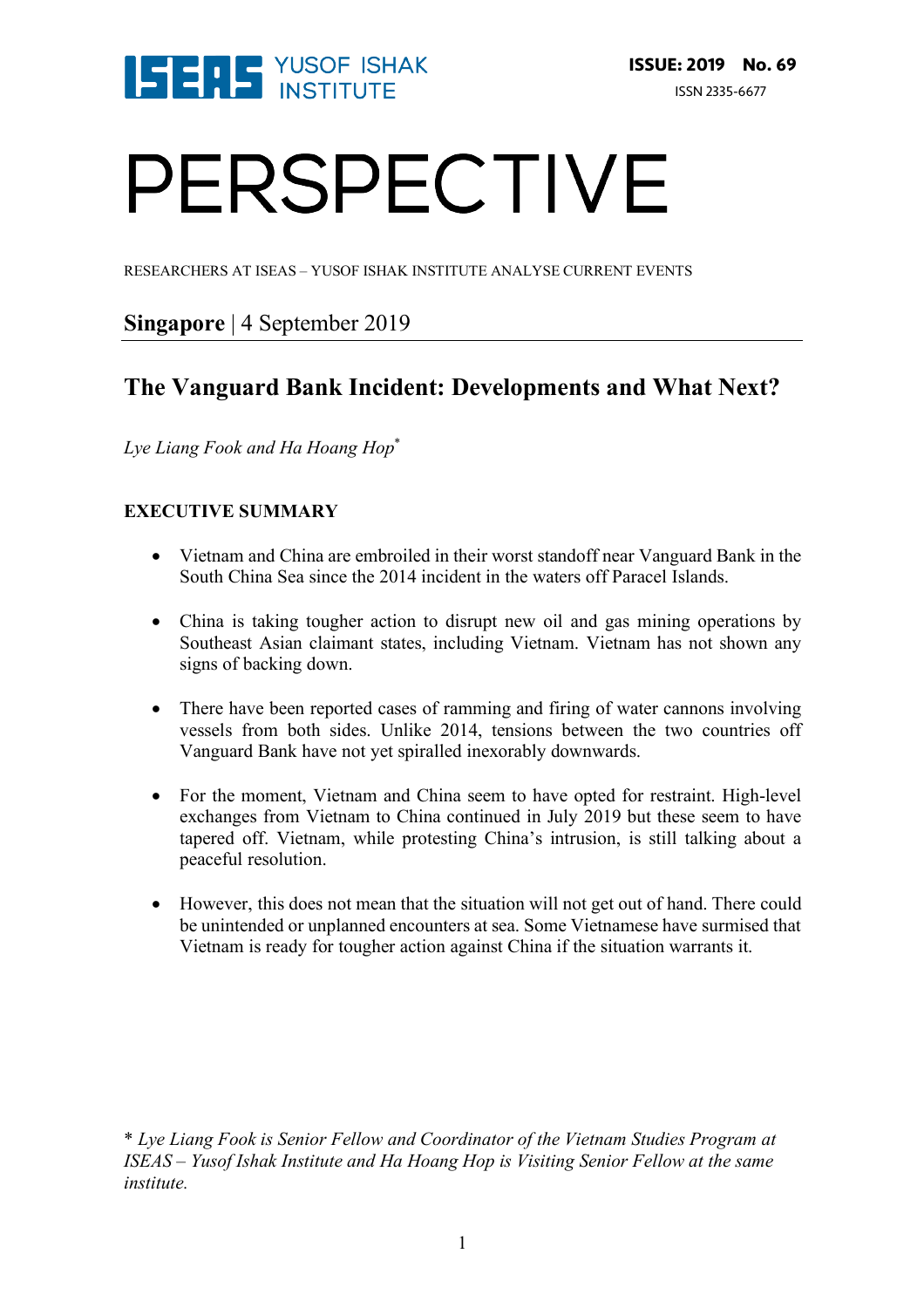

#### **INTRODUCTION**

Vietnam and China are caught in another standoff in the South China Sea after China dispatched its survey ship, Haiyang Dizhi 8, to survey for oil and gas off Vanguard Bank in contested waters. Adding to the tension is the fact that Haiyang Dizhi 8 is operating in an area close to the oil and gas Block 06-01 where a Russia-Vietnam joint venture company is drilling.

The latest standoff began in early July 2019 when Haiyang Dizhi 8 arrived in the area escorted by Chinese coastguard vessels and maritime militia. In response, Vietnam stepped up its maritime presence in the area, at times despatching more vessels in an effort to outnumber the Chinese. There have been reported incidents of ramming and firing of water cannons involving vessels from both sides.

So what exactly happened, and what is the current situation near the Vanguard Bank? How is the current development different from the 2014 standoff when China sent its oil rig Haiyang Shiyou 981 to disputed waters in the Paracel Islands? What has been the response of Vietnam and other countries to China's latest actions?

#### **WHAT HAPPENED?**

Beginning on 3 July 2019, Haiyang Dizhi 8, a vessel belonging to China Geological Survey (a government agency under China's Ministry of Natural Resources)<sup>1</sup>, was sent to survey the seabed to the northeast of Vanguard Bank, which lies within Vietnam's Exclusive Economic Zone (EEZ) and continental shelf.2

For more than a month, it operated essentially in this area, conducting numerous rounds of oil and gas surveys across a 35,000 km2 area of water that covers ten blocks northeast of Vanguard Bank. Based on the timing of the survey, China seems to be sending a message of disapproval to Vietnam for entering into an agreement with Rosneft, Russia's largest oil and gas company, to drill in Block 06-01, which is situated to the northwest of Vanguard Bank, within Vietnam's EEZ.

Haiyang Dizhi 8 does not operate alone. When it first entered the northeast of Vanguard Bank, it was accompanied by two Chinese coast guard vessels.<sup>3</sup> At other times, there are apparently four<sup>4</sup> or five<sup>5</sup> other Chinese coast guard and maritime militia vessels escorting it. Other accounts have reported that up to 80 coast guard and maritime militia vessels have surrounded the Haiyang Dizhi 8 to stave off Vietnamese vessels attempting to intervene.<sup>6</sup> There were tense moments as well when Chinese coast guard vessels were reported to have rammed and used water cannons to drive away Vietnamese coast guard vessels approaching the survey ship.<sup>7</sup>

Apart from escorting Haiyang Dizhi 8, the Chinese coast guard vessels have taken the additional step of operating near Block 06-01 where a Russia-Vietnam joint venture company has mined for oil and gas for years. According to the Asia Maritime Transparency Initiative (AMTI), since June 16, the Chinese coast guard vessel Haijing 3511, equipped with a 76mm multi-purpose naval gun, has been patrolling an area 190 nautical miles off the coast of southeastern Vietnam. The patrols are centered on oil and gas Block 06-01.8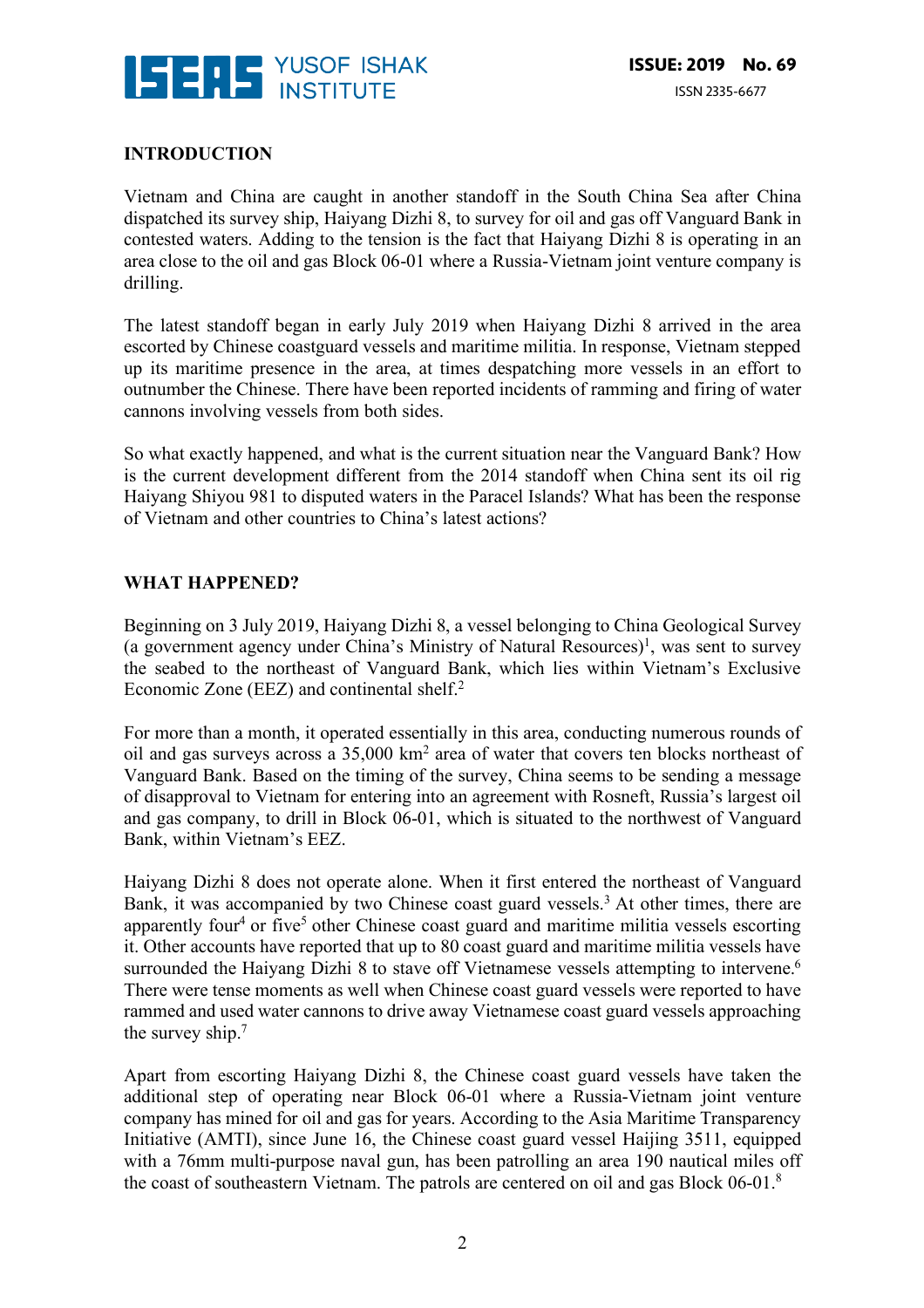

Block 06-01 is the site of the key Nam Con Son project, which BP and ConocoPhillips developed in the early 2000s to pipe gas to the Vietnamese mainland. Today, natural gas from Block 06-01's Lan Do field supplies up to 10 percent of Vietnam's total energy demand. Russia's Rosneft took over as operator of the block in 2013 when it acquired TNK-BP. In May 2018, Rosneft contracted the Hakuryu-5, a semi-submersible rig owned by Japan Drilling Company, to drill a new production well in Block 06-01 at a second gas field called Lan  $Do<sup>9</sup>$  Rosneft went ahead with the drilling at Lan Do despite two earlier incidents in July 2017 and March 2018 during which Chinese strong objections forced Vietnam to cancel drilling in nearby oil and gas blocks being carried out by Spain's Repsol.10 A year later, in May 2019, Rosneft contracted the Hakuryu-5 to drill another well in Block 06-01.

Haijing 35111 has reportedly operated in a threatening manner in Block 06-01. AMTI said that on 2 July, Haijing 35111 maneuvered at high speed between two Vietnamese vessels just as they were leaving the Hakuryu-5, passing within 100 meters of each ship and less than half a nautical mile from the rig.<sup>11</sup> Apart from Haijing 35111, there have been separate reports of other Chinese coast guard vessels such as Haijing 3402 and Haijing 3308 operating in Block  $06-01$  to threaten Vietnam's drilling operations there.<sup>12</sup>

The standoff between the Chinese and Vietnamese vessels have continued notwithstanding a respite when the Chinese vessels departed the area. For instance, after patrolling Block 06-01 for nearly a month, Haijing 35111 traveled to China's artificial island on Fiery Cross Reef from July 12 to 14 before returning to its post near Hakuryu-5. Similarly, Haiyang Dizhi 8 vacated its survey area northeast of Vanguard Bank for Fiery Cross Reef for a brief one-week period (7-13 August) and has since returned to the area. These instances show China making use of its artificial islands to carry out grey zone tactics in the South China Sea.

More recently, in mid-August, Vietnam appeared to have further indicated its determination to protect its sovereignty by dispatching its advanced naval frigate Quang Trung to Vanguard Bank to intercept Haiyang Dizhi 8.13 On its part, China seemed to have extended Haiyang Dizhi 8's area of operations by allowing it to come closer to around 102 kilometers southeast of Vietnam's Phu Quy Island and 185 kilometers off Phan Thiet City in the south on 24 August 2019.14

#### **VIETNAMESE RESPONSES**

Vietnam has responded to the intrusion of Haiyang Dizhi 8 in several ways. At the foreign ministry level, Vietnam has stated its resolve to defend its interests while indicating that it remains open to a peaceful resolution. On 16 July, in its initial response, the foreign ministry reiterated Vietnam's "sovereignty, sovereign rights and jurisdiction over waters in the South China Sea" based on the 1982 UNCLOS, and reiterated Vietnam's "consistent position to resolutely and persistently" stand up against any acts that infringe on such rights. It added that the relevant Vietnamese authorities at sea have been exercising such rights in a peaceful and lawful manner.15

In subsequent remarks, apart from reiterating the above, Vietnam's foreign ministry went further on two fronts. Firstly, to show that it was taking the initiative to defuse the situation, the ministry highlighted that Vietnam had reached out to China on multiple occasions via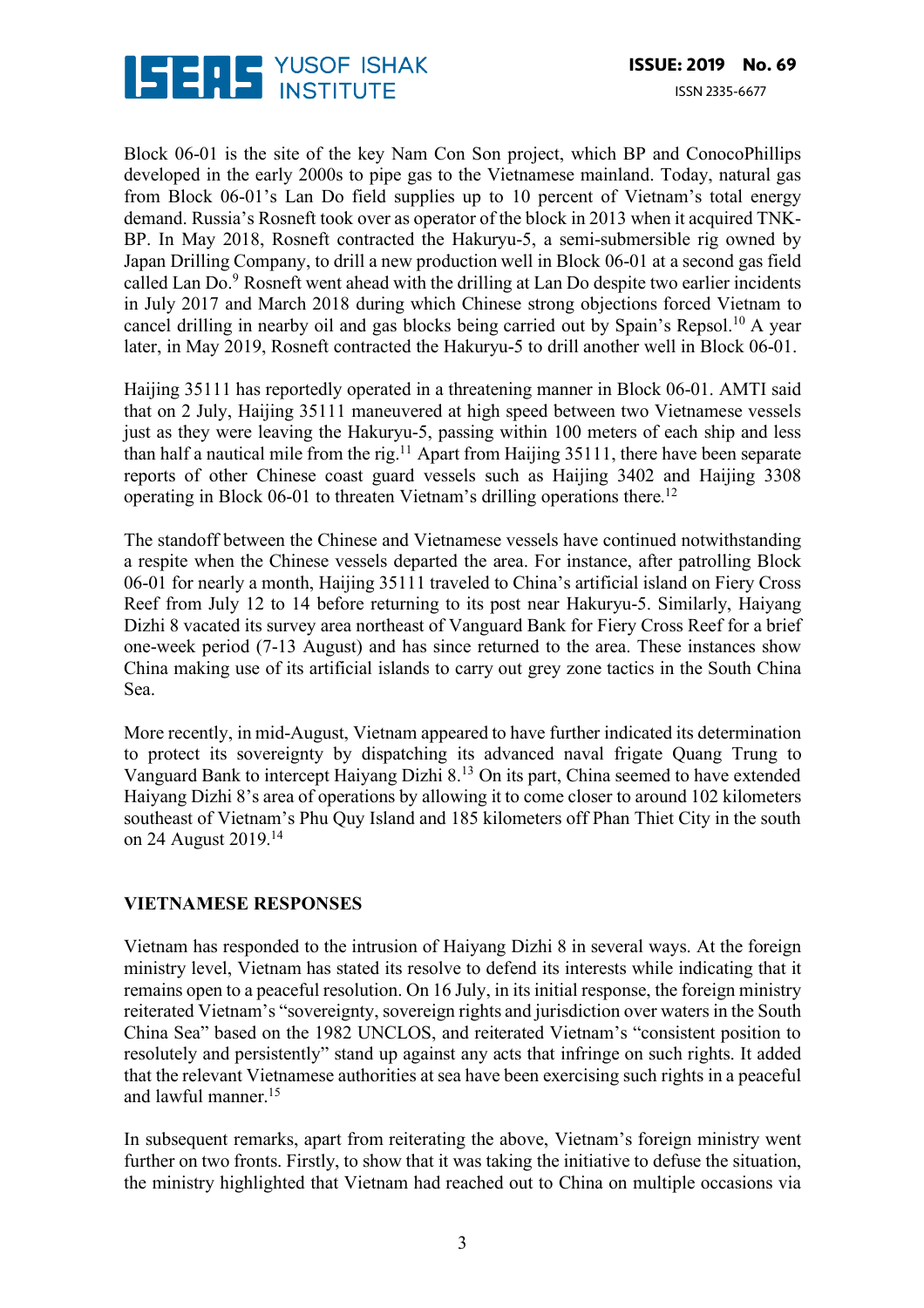

different channels including issuing diplomatic notes to "oppose China's violations" and demanding that China cease "all unlawful activities" and "withdraw" from Vietnam waters.

Secondly, the ministry sought to broaden the issue beyond the Vietnam-China angle, when it said that "all countries within and outside the region", and "the international community" share a "common interest" and "responsibility" in maintaining peace, order and security in the East Sea. It added that Vietnam stood ready to work with other countries and the international community to uphold such a common interest. <sup>16</sup> Vietnam was implicitly appealing to other countries to oppose China's illegal actions.

As part of its "multilateral" or "internationalization" efforts, Vietnam raised the issue at the 52nd ASEAN Foreign Ministers' Meeting (AMM) in Bangkok in July-August 2019. Vietnam's Foreign Minister and Deputy Prime Minister Pham Binh Minh expressed Vietnam's "grave concern" over Haiyang Dizhi 8 activities in Vietnam's EEZ and continental shelf at the ASEAN-China Ministerial Meeting on 31 July.17 On the same day, in the AMM Joint Communique, Vietnam succeeded in securing tougher language (as underlined by authors) in an implicit reference to China's recent actions:

*We discussed the situation in the South China Sea, during which concerns were expressed by some Ministers on the land reclamations, activities and serious incidents in the area, which have eroded trust and confidence, increased tensions and may undermine peace, security and stability in the region.*<sup>18</sup>

Pham Binh Minh again raised the same issue when he met Chinese State Councilor and Foreign Minister Wang Yi on the sidelines of the 52nd AMM on 1 August 2019. When Minh met his Japanese counterpart Taro Kono, it was reported that the two countries shared information on the East Sea situation as well as their positions to settle related issues through peaceful measures in line with international law and the UNCLOS.19

Beyond ASEAN, other extra-regional countries have responded in ways that suggest a level of support for Vietnam. Most notably, the US Department of State issued a statement expressing concern over China's "interference with oil and gas activities" and its "repeated provocative actions" in the South China Sea.20 US Secretary of State Mike Pompeo further criticized China's coercion of its Southeast Asian neighbors in the South China Sea and China's dam-building on the Mekong River at the  $52<sup>nd</sup>$  AMM in Bangkok.<sup>21</sup> In August 2019, the United States sent USS Ronald Reagan to sail through the South China Sea before docking at Manila Bay. The European Union (EU) foreign policy head Federica Mogherini expressed EU's concern over the increasing tensions in the South China Sea, which was not conducive to a peaceful environment in her Hanoi visit in August 2019.<sup>22</sup> Australia and Vietnam expressed "serious concerns about developments in the South China Sea, including land reclamation and militarization of disputed features" as well as "concerns about disruptive activities in relation to long-standing oil and gas projects in the East Sea" during Australian Prime Minister Scott Morrison's Vietnam trip in August 2019.23

Throughout, Vietnam has maintained high-level contacts with China despite the tensions at sea. Vietnam's National Assembly Chairwoman Nguyen Thi Kim Ngan proceeded with her maiden visit to China as chairwoman on 8 July 2019, just days after Haiyang Dizhi 8 entered Vietnam's EEZ and continental shelf. This can partly be read as an effort by the two countries to keep channels of communication between them open.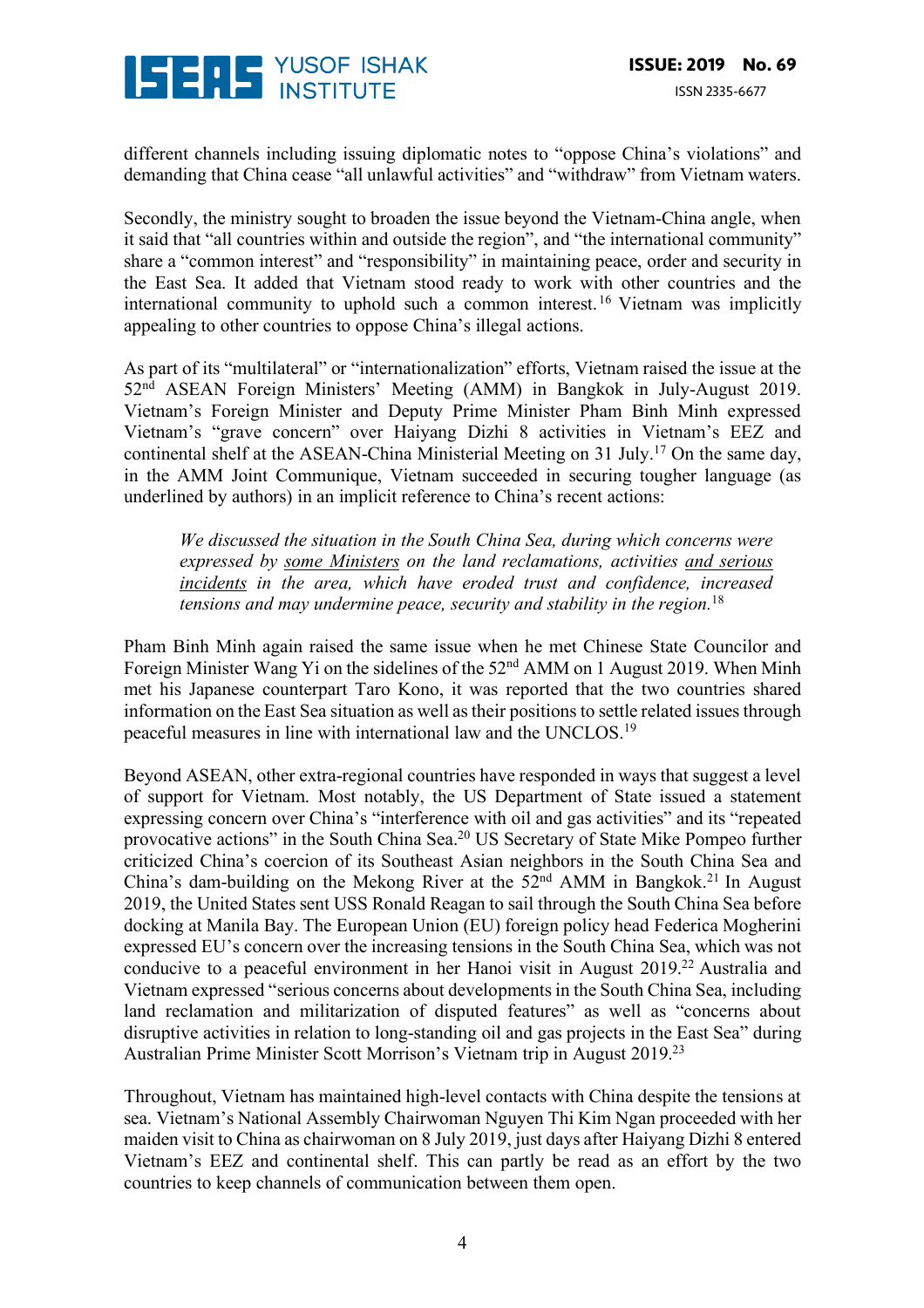

Ngan's visit can also be read as an attempt to keep a lid on the situation at sea and prevent it from affecting broader relations between Vietnam and China. Ngan reportedly told Chinese President Xi Jinping during her visit that Vietnam was ready to work with China to settle the East Sea issue so as to create a foundation for a sustainable and stable relationship.24 Visiting China after Ngan, Vietnam's politburo member and Secretary of the Communist Party of Vietnam Central Committee Vo Van Thuong appeared to take a tougher line when he said that China "must respect Vietnam's legitimate rights and interests" in the South China Sea.<sup>25</sup>

At the same time, Vietnam has indicated its resolve to provide a robust response to Haiyang Dizhi 8's intrusion. This message was delivered by Vietnam Prime Minister Nguyen Xuan Phuc when he visited the headquarters of Vietnam's coast guard where he conducted a live video conferencing with Vietnamese personnel at the frontlines of the standoff with the Chinese vessels.<sup>26</sup> In the same visit, Phuc told the coast guard that it had a responsibility that was as "heavy as it is glorious", in a veiled reference to the standoff at sea.<sup>27</sup> And since early July, Vietnamese vessels have closely followed the movement of Haiyang Dizhi 8 northeast of Vanguard Bank and at times, the number of Vietnamese vessels outnumber the Chinese vessels in a show of force. This has led observers to view Vietnam to be different from the Philippines and that it will not hesitate to stand up to China if the situation warrants it.28

#### **VANGUARD BANK AND 2014 OIL RIG INCIDENTS**

There are a number of differences between the current standoff between Vietnam and China near Vanguard Bank and the 2014 episode when China deployed the deep-sea oil rig, Haiyang Shiyou 981, to disputed waters in the Paracel Islands.

In 2014, the standoff was one that was essentially confined to just Vietnam and China as Haiyang Shiyou 981 carried out drilling operations off Triton Island in the Paracel Islands. In the current standoff off Vanguard Bank, although the principals involved are still Vietnam and China, the Chinese escort vessel Haijing 35111, before it moved to escort Haiyang Dizhi 8 to the northeast of Vanguard Bank, was engaged in provocative maneuverings to disrupt oil and gas drilling activities near Luconia Shoals off the coast of Sarawak, Malaysia.29 Subsequently, Haijing 35111 went on to try to disrupt Vietnam's oil and gas mining activities near Vanguard Bank. In other words, China seems committed to taking broader action to prevent what it regards as new unilateral oil and gas activities by ASEAN claimant states that fall within its nine-dash line map.

Another key difference is that in 2014, Haiyang Shiyou 981 operated in an area where Vietnam did not conduct major oil and gas mining activities. In contrast, in the current standoff near Vanguard Bank, Vietnam has been conducting oil and gas mining activities there for years and continues to commission new projects there. The activities of Haiyang Dizhi 8 and its escort vessels therefore reinforces the above point that China is sending a strong message that it is against new unilateral oil and gas activities by ASEAN claimant states.

Yet another difference is in the way Vietnam and China have handled the situation thus far. In the 2014 oil rig incident, the two countries' actions and counter actions apparently led to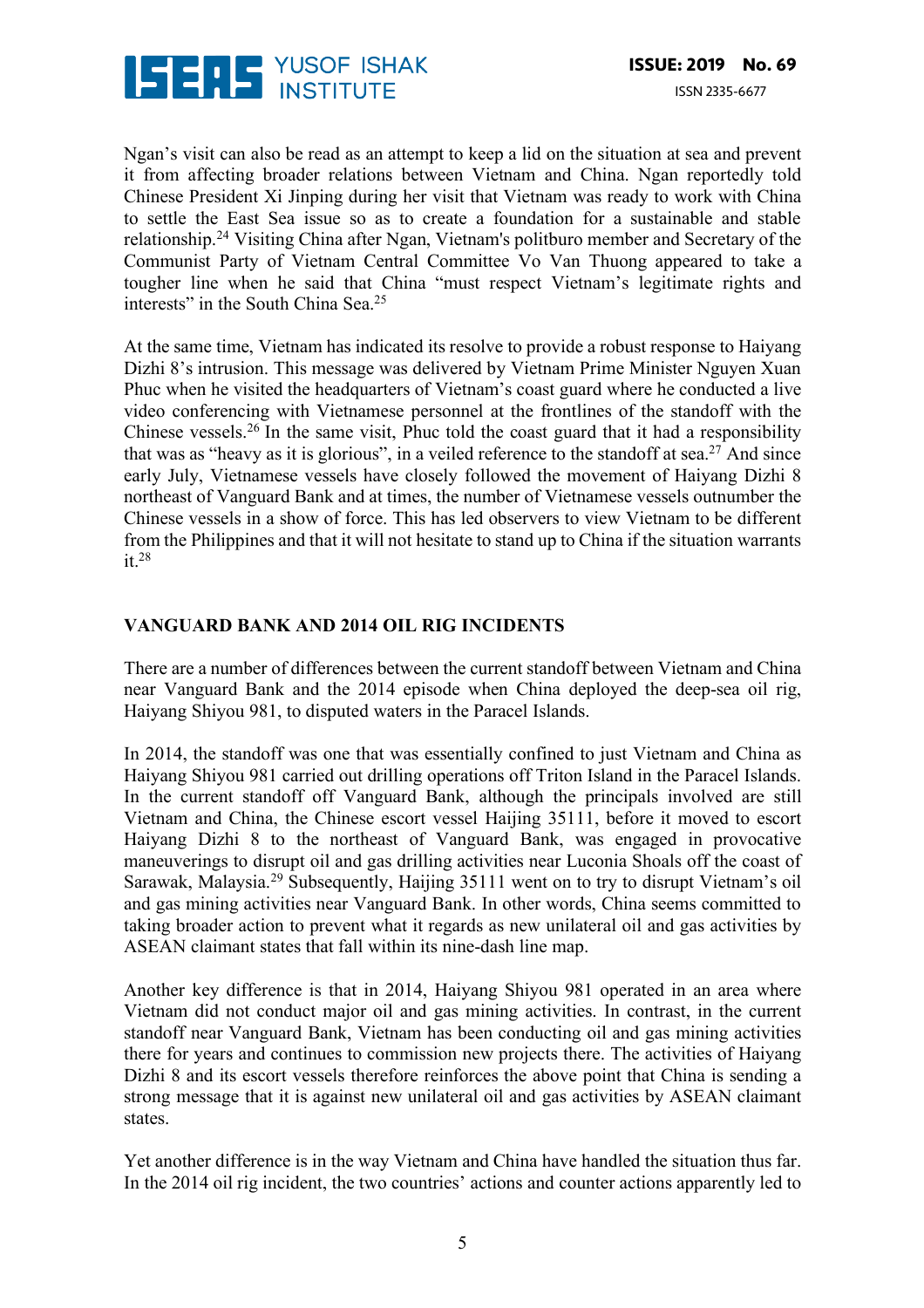

a quick escalation and to a downward spiral in relations. At the height of the 2014 crisis, China was reported to have deployed 137 Chinese vessels including military ships such as missile frigates, fast attack missile crafts, anti-submarine patrol ships and amphibious landing ships around the oil rig. Helicopters, early warning planes and reconnaissance planes and fighter jets were also mobilized.30 Anti-China protests also broke out in a few cities across Vietnam, and Chinese factories were looted and burnt.

This time round, however, there seems to be a conscious effort on the part of both countries to prevent the situation from getting out of hand. On Vietnam's part, the police apparently took swift action to break up a small group of protestors calling themselves the "No-U" group (the name deliberately chosen to oppose China's U-shaped nine-dash line map) that gathered outside the Chinese embassy in Hanoi on 6 August 2019.31 This demonstration took place more than a month after the standoff started on 3 July. In contrast to 2014, the waves of anti-China protests started only about ten days after the Oil Rig 891 moved near to Triton Island on 2 May 2014.<sup>32</sup>

While Vietnam has continued to closely monitor the activities of Haiyang Dizhi 8 and its escorts, and has indicated that it stands ready to safeguard its sovereignty and sovereign rights, the situation has not deteriorated any further. High-level government and party exchanges have taken place where both sides have highlighted the broader aspects of their relationship while also mentioning their differences at sea. In addition, the two countries have continued to indicate their desire to resolve differences in a peaceful manner. In other words, the relationship has so far not reached the stage of spiraling inexorably downwards as was the case in 2014.

Another key difference is that Vietnam has so far, at least officially, refrained from specifically talking about bringing China to court. In the 2014 oil rig incident, Vietnamese leaders suggested the legal approach on a few occasions. In May 2014, Vietnam's then-Prime Minister Nguyen Tan Dung said that Vietnam was "considering various defense options, including legal actions in accordance with international law" to defend its claims in the South China Sea. <sup>33</sup> In addition, Vietnam's then-Defense Minister Phung Quang Thanh said on the sidelines of the 2014 Shangri-La Dialogue in Singapore that while Vietnam was seeking to resolve the oil rig issue with China bilaterally, it was prepared for other solutions including taking China to court should its bilateral efforts fail.34

In the current standoff, there has been no official word that Vietnam is considering a legal approach. However, perhaps not surprisingly, there have been suggestions that the next logical step for Vietnam to take is to submit its dispute with China to an arbitral tribunal according to Annex VII of the United Nations Convention on the Law of the Sea (UNCLOS).35 If followed through, this approach could be similar to the case brought by the Philippines against China in 2013 where an arbitral tribunal constituted under Annex VII of UNCLOS was convened. Present developments have as yet not reached such a stage.

#### **PROGNOSIS**

The standoff near Vanguard Bank appears to indicate a new modus operandi in China's approach to new oil and gas mining activities in disputed areas in the South China Sea, i.e.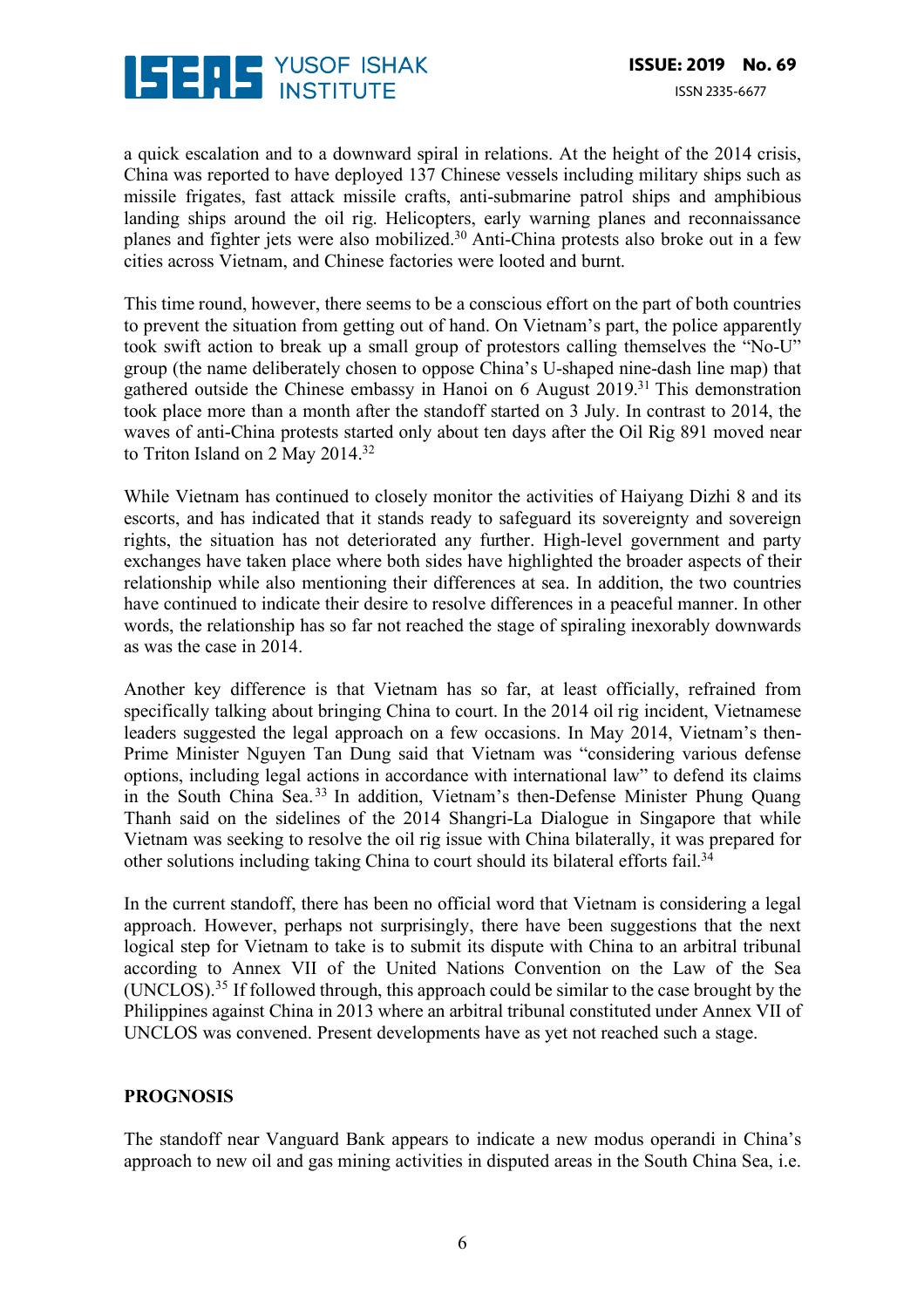

it will send its own vessels to survey for oil and gas while at the same time try to disrupt similar activities by other claimant states.

It is still too early to judge whether China's greater assertiveness will bear any fruit. Vietnam has not shown any signs of backing down and has indicated its intention to carry on with oil and gas mining in its EEZ and continental shelf. In late July 2019, Vietnam announced that the operations of Hakuryu-5 rig's operations would be extended until 15 September, instead of ending on July 30.36 Its maritime vessels, including an advanced naval frigate, have plied the area near Vanguard Bank to try to disrupt Haiyang Dizhi 8's activities. Vietnam is also expected to continue to "internationalize" the issue and may raise it at the United Nations as had happened during the 2014 standoff.37

Be that as it may, both sides for the moment appear to have exercised restraint. This is possibly due to several reasons. One could be that China is presently confronted with more pressing challenges such as the US-China trade war and the protest movement in Hong Kong to want to push its interest in the South China Sea to the hilt. Another reason could be that Vietnam will be the chair for ASEAN next year and neither China nor Vietnam wants to see a deterioration of their relations to an extent that complicates Vietnam's role as chair. Next year also marks the 70<sup>th</sup> anniversary of the establishment of Vietnam-China relations and both sides have good reason to try to keep their differences in check.

However, this does not necessarily mean that the situation near Vanguard Bank cannot get out of hand. Given the presence of so many vessels, there could be the possibility of unplanned or unintended encounters that could cause relations to deteriorate and lead to a conflict. There is even a view by some quarters in Vietnam that if pushed into a corner, Vietnam will take tougher action even if that affects its role as ASEAN chair or the  $70<sup>th</sup>$ anniversary of bilateral relations.

 

<sup>&</sup>lt;sup>1</sup> Haiyang Dizhi 8, unveiled in Shanghai in February 2017, was touted for its ability to create a high resolution three-dimensional image of the seabed's geological structure. See "Haiyang Dizhi 'bahao' 'jiuhao' diaocha chuan xiashui" (Ocean geological survey ships No. 8 and No. 9 launched in sea trials), *China Daily*, 1 March 2017.

<sup>&</sup>lt;sup>2</sup> "The survey operations of the Haiyang Dizhi 8 (July 3-11, 2019)", Ryan Martinson's (from US Naval War College) twitter account, 11 July 2019 available at

https://twitter.com/rdmartinson88/status/1149309057943179269?lang=en

<sup>&</sup>lt;sup>3</sup> They were the 12,000-tonne armed coastguard vessel 3901 and the 2,200-tonne coastguard ship 37111. See "China and Vietnam in stand-off over Chinese survey ship mission to disputed reef in South China Sea", *South China Morning Post*, 12 July 2019.

<sup>&</sup>lt;sup>4</sup> "Add China Coast Guard cutter 3308 to the list of ships escorting Haiyang Dizhi 8", Ryan Martinson's (from US Naval War College) twitter account, 23 July 2019, available at https://twitter.com/rdmartinson88/status/1153735693518159872

 $\frac{5}{3}$  "I notice that the 5,000 ton China Coast Guard cutter 3501 is also participating in the escort", 25 July 2019, Ryan Martinson's (from US Naval War College) twitter account, available at https://twitter.com/rdmartinson88/status/1154353787756318727

<sup>&</sup>lt;sup>6</sup> "Carl Thayer: Có đến 80 tàu Trung Quốc vây quanh bãi Tư Chính!" (Carl Thayer: Up to 80 Chinese vessels surrounded Vanguard Bank), Radio France Internationale, 4 August 2019.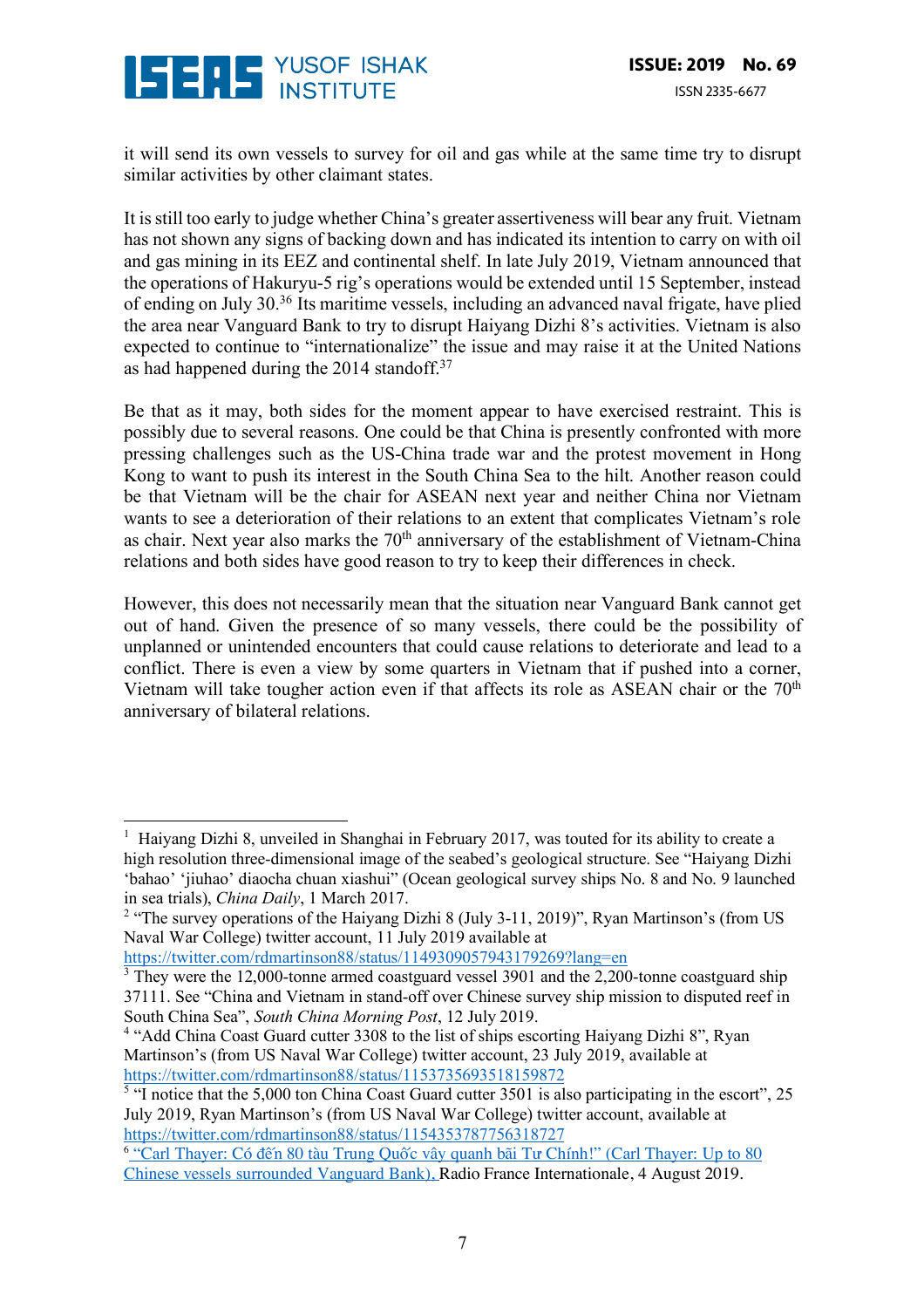

#### <sup>7</sup> Ibid.

<sup>8</sup> "China risks flare-up over Malaysian, Vietnamese gas resources", Asia Maritime Transparency Initiative, 16 July 2019.

<u> 1989 - Andrea Santa Alemania, poeta esperanto-se esperanto-se esperanto-se esperanto-se esperanto-se esperan</u>

<sup>10</sup>These were Blocks 136/3 and 07/03 where drilling was halted. See "South China Sea: Vietnam 'scraps new oil project'", *BBC*, 23 March 2018.

<sup>11</sup> "China risks flare-up over Malaysian, Vietnamese gas resources", Asia Maritime Transparency Initiative, 16 July 2019.

 $12$  Ibid.

<sup>13</sup> "This graphic shows the tracks of Haiyang Dizhi 8 (the typical "lawnmower" track of a survey) and the Quang Trung, which has clearly sought to obstruct its operations", Ryan Martinson's (from US Naval War College) twitter account, 17 August 2019, available at https://twitter.com/rdmartinson88/status/1162786417375895553

<sup>14 "</sup>Chinese survey ship moves closer to Vietnamese coast amid tensions over South China Sea", *SCMP*, 24 August 2019.

<sup>15</sup> "Remarks by MOFA Spokesperson Le Thi Thu Hang on recent developments on the East Sea", Vietnam's foreign ministry, 16 July 2019.

<sup>16</sup> "Remarks by MOFA Spokesperson Le Thi Thu Hang on comments on the remarks made by the Spokesperson of the Ministry of Foreign Affairs of China on 17 July 2019 regarding the developments in the East Sea", Vietnam's foreign ministry, 17 July 2019 and "Statement of the MOFA Spokesperson on the violations of Viet Nam's EEZ and Continental shelf by the Chinese survey ship, Haiyang Dizhi 8, and its escort vessels". Vietnam's foreign ministry, 25 July 2019. <sup>17</sup> "VN expresses grave concern over recent developments in East Sea", Vietnam Government News, 1 August 2019.

<sup>18</sup> "Joint Communique of the 52<sup>nd</sup> ASEAN Foreign Ministers' Meeting", ASEAN Secretariat, 31 July 2019. In contrast, the sentence used in the 51<sup>st</sup> AMM Joint Communique a year ago in August 2018 was "We discussed the matters relating to the South China Sea and took note of some concerns on the land reclamations and activities in the area, which have eroded trust and confidence, increased tensions and may undermine peace, security and stability in the region. In addition, during the visit of Malaysian Prime Minister Mahathir Mohamad to Vietnam in August 2019, Vietnam and Malaysia issued a joint statement that included a mention of the two countries "serious concerns over recent developments in the South China Sea". See "Vietnam, Malaysia issue joint statement", *Nhan Dan*, 28 August 2019.

<sup>19</sup> "Deputy PM, FM Minh meets Foreign Ministers on sidelines of AMM-52 in Bangkok", Vietnam Government News, 1 August 2019.

<sup>20</sup> "Chinese Coercion on Oil and Gas Activity in the South China Sea", US Department of State, 20 July 2019.

 $21$  "Pompeo criticizes China after meeting top diplomat in Bangkok", VNExpress, 1 August 2019. <sup>22</sup> "EU criticises 'militarisation' of South China Sea", *Straits Times*, 5 August 2019.

<sup>23</sup> "Vietnam, Australia issue Joint Statement", *Nhan Dan*, 23 August 2019.

<sup>24</sup> "Vietnamese NA Chairwoman meets top Chinese Party and State leader", *Nhan Dan*, 13 July 2019.

<sup>25</sup> "Top Party member asks China to respect Vietnam's rights at sea after EEZ infringement", *Tuoi Tre News*, 22 July 2019.

 $26$  IndoPacific SCS Info, 11 July 2019.

<sup>27</sup> "Coast guard bear heavy but glorious responsibility: PM", *Vietnam News*, 12 July 2019.

<sup>28</sup> "South China Sea: Beijing Shouldn't Treat Vietnam Like The Philippines", *Forbes*, 13 July 2019.

 $^{29}$  AMTI reported that from 10-27 May, Haijing 35111 was heavily patrolling the area around Luconia Breakers, including part of oil and gas block SK308 which is licensed to Sarawak Shell. In one incident on 21 May, Haijing 35111 manoeuvred close to two Malaysian vessels (within 80 meters) that were servicing the drilling rig Sapura Esperanza in Block SK308. See "China risks

 $9$  Ibid.